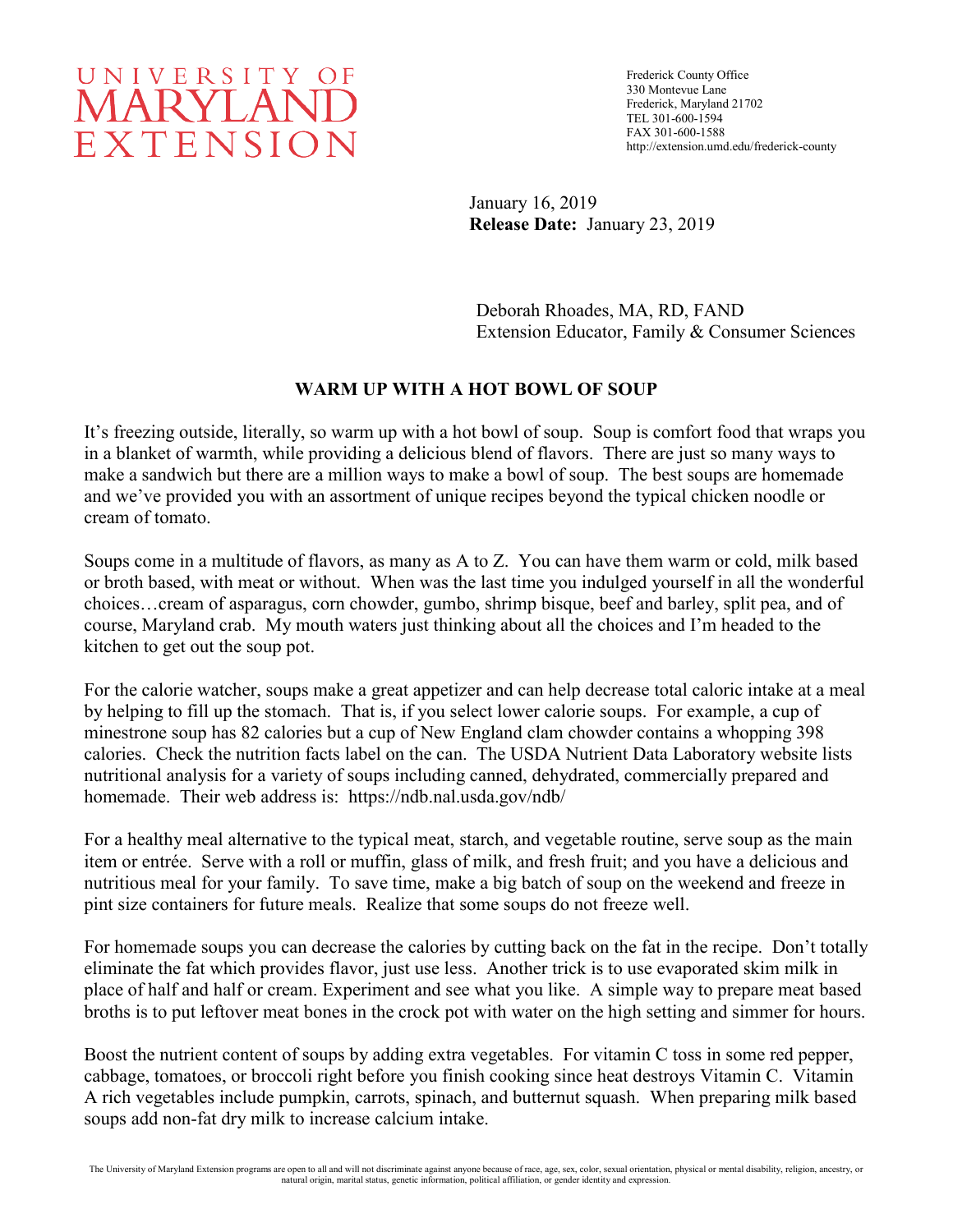There is good news for individuals who avoid soup because of the high sodium content. Currently food manufacturers are reformulating canned soups to decrease their sodium content. Some have been decreased by as much as 40%. Over time your taste buds will adjust to the lower sodium level.

Soup…ummm….ummmm…good!

#### **MUSHROOM AND RICE SOUP**

Vegetable cooking spray 2 tablespoons reduced-calorie margarine 2 cups finely chopped celery 1 cup chopped onion 1/2 pound fresh mushrooms, sliced 2 1/2 tablespoons all-purpose flour 4 cups skim milk, divided use 1/2 teaspoon salt 1/8 teaspoon ground white pepper 1/4 teaspoon thyme leaves 1 1/2 cups cooked long-grain rice (cooked without salt or fat) Fresh celery leaves (optional)

Coat a Dutch oven with cooking spray; add margarine. Place over medium heat until margarine melts. Add celery and onion; sauté until almost tender, add mushrooms and sauté 2-3 minutes.

Combine flour and 1/2 cup milk, stirring until smooth; add to vegetable mixture. Add remaining 3-1/2 cups milk, salt, pepper, and thyme; cook, stirring constantly, until mixture is thickened. Stir in rice; reduce heat to low, and simmer 15 minutes. To serve, ladle into bowls and garnish with celery leaves, if desired. Makes 8 (1-cup) servings. Nutritional Analysis per 1-cup serving: 134 calories, 3.2 gm total fat, 0 gm saturated fat, 2 mg cholesterol, 260 mg sodium.

#### **CHEDDAR CHICKEN CHOWDER**

2 bacon slices 1 pound skinned, boned chicken breast -- cut into bite-size pieces 1 cup chopped onion 1 cup diced red bell pepper 2 garlic cloves -- minced 4 1/2 cups fat-free chicken broth 1 3/4 cups diced peeled red potato 2 1/4 cups frozen whole-kernel corn 1/2 cup all-purpose flour 2 cups 2% low-fat milk 3/4 cup (3 ounces) shredded Cheddar cheese 1/2 teaspoon salt 1/4 teaspoon pepper

Cook bacon in a Dutch oven coated with cooking spray over medium-high heat until crisp. Remove bacon from pan. Crumble; set aside. Add chicken, onion, bell pepper, and garlic to bacon fat in pan; sauté 5 minutes. Add broth and potatoes; bring to boil. Cover, reduce heat, and simmer 20 minutes or until potatoes are tender. Add corn; stir well.